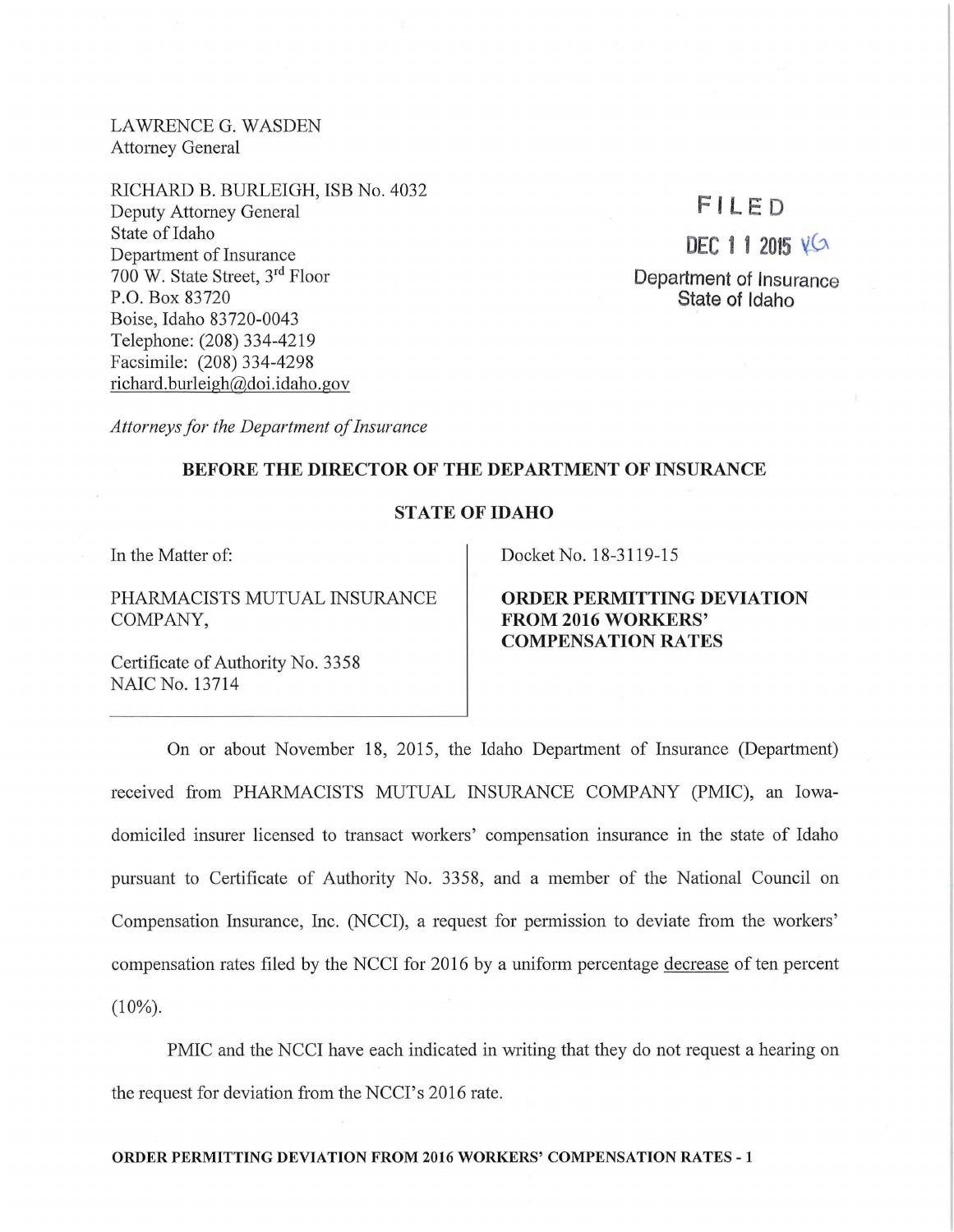The Department's Director (Director), having reviewed and being fully apprised of PMIC's request to deviate from the Idaho workers' compensation premium rates filed by the NCCI for 2016, and the requirements of Idaho Code § 41-1614, has determined that the requested rate deviation is justified.

NOW, THEREFORE, IT IS HEREBY ORDERED, pursuant to Idaho Code § 41-1614, that PMIC's request to deviate by a uniform percentage decrease of ten percent  $(10\%)$  from the workers' compensation rates filed by the NCCI for 2016, exclusive of terrorism rates, is GRANTED. This deviation from the Idaho workers' compensation premium rates filed by the NCCI for 2016 shall take effect on January **1,** 2016, and shall remain in effect for one year from that date unless terminated sooner with the approval of the Director.

DATED this *lf* day of December, 2015.

STATE OF IDAHO DEPARTMENT OF INSURANCE

DEAN L. CAMERON Director

**ORDER PERMITTING DEVIATION FROM 2016 WORKERS' COMPENSATION RATES - 2**